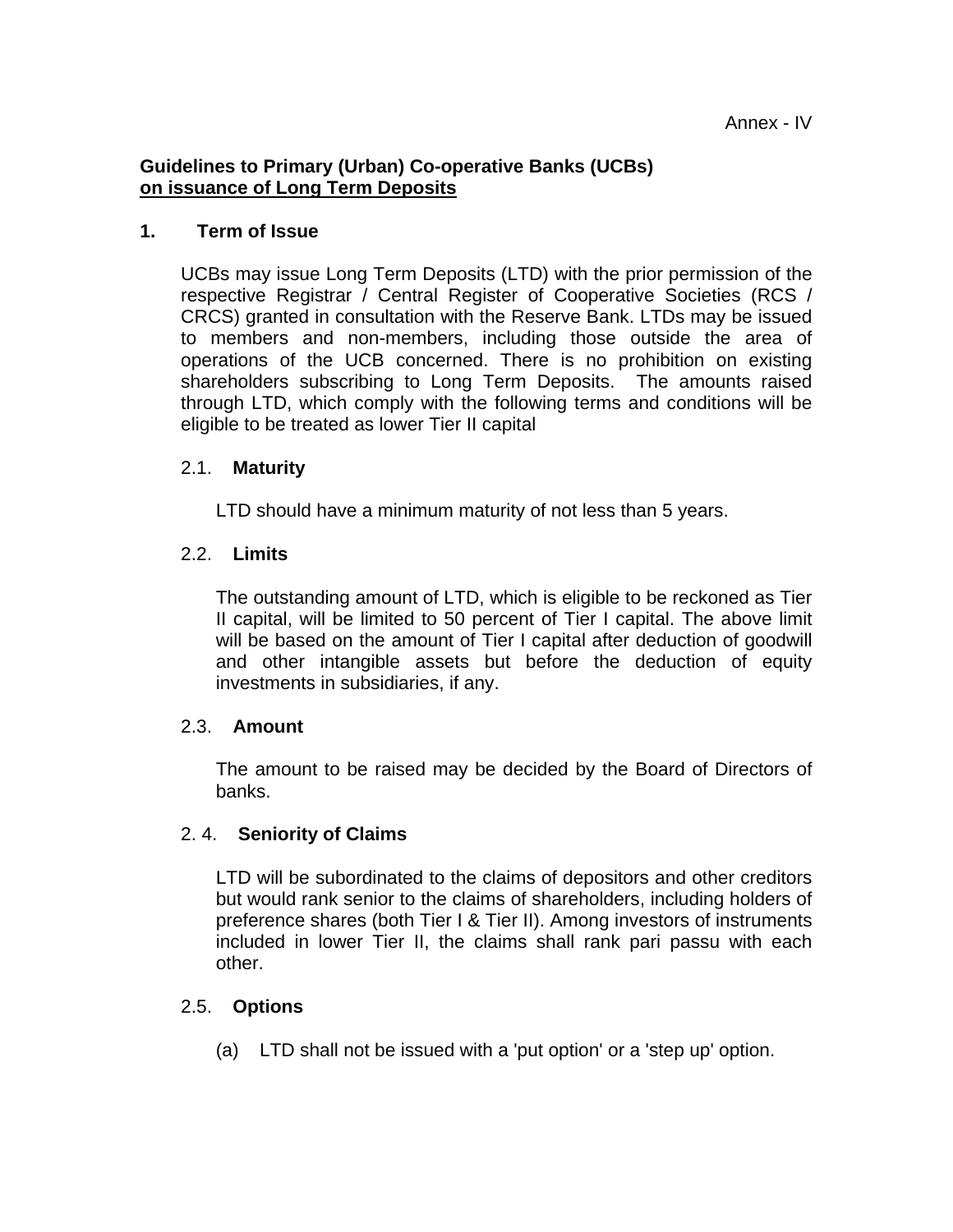(b) The 'call option' will be permissible and may be exercised after 5 years with prior permission of the Reserve Bank. While considering the proposals received from banks for exercising the call option the Reserve Bank would, among other things, take into consideration the bank's CRAR position both at the time of exercise of the call option and after exercise of the call option.

# 2.6. **Redemption / Prepayment**

Repayment of LTD at maturity shall be made only with the prior approval of the Reserve Bank of India (Urban Banks Department, Central Office) subject inter alia to the following conditions :

(i) The bank's CRAR is above the minimum regulatory requirement prescribed by the Reserve Bank.

(ii) The impact of such repayment does not result in bank's CRAR falling below or remaining below the minimum regulatory requirement prescribed by the Reserve Bank.

# 2.7. **Interest Rate**

LTD may bear a fixed rate of interest or a floating rate of interest referenced to a market determined rupee interest benchmark rate.

### 2.8. **DICGC Cover**

LTD will not be eligible for DICGC cover

### 2.9. **Progressive Discount**

These deposits will be subjected to a progressive discount for capital adequacy purposes as under :

| <b>Remaining Period of Maturity</b>            | Rate<br><b>Discount</b> |
|------------------------------------------------|-------------------------|
| Less than one year                             | 100%                    |
| More than one year and Less than two years     | 80%                     |
| More than two years and less than three years  | 60%                     |
| More than three years and less than four years | 40%                     |
| More than four years and less than five years  | 20%                     |